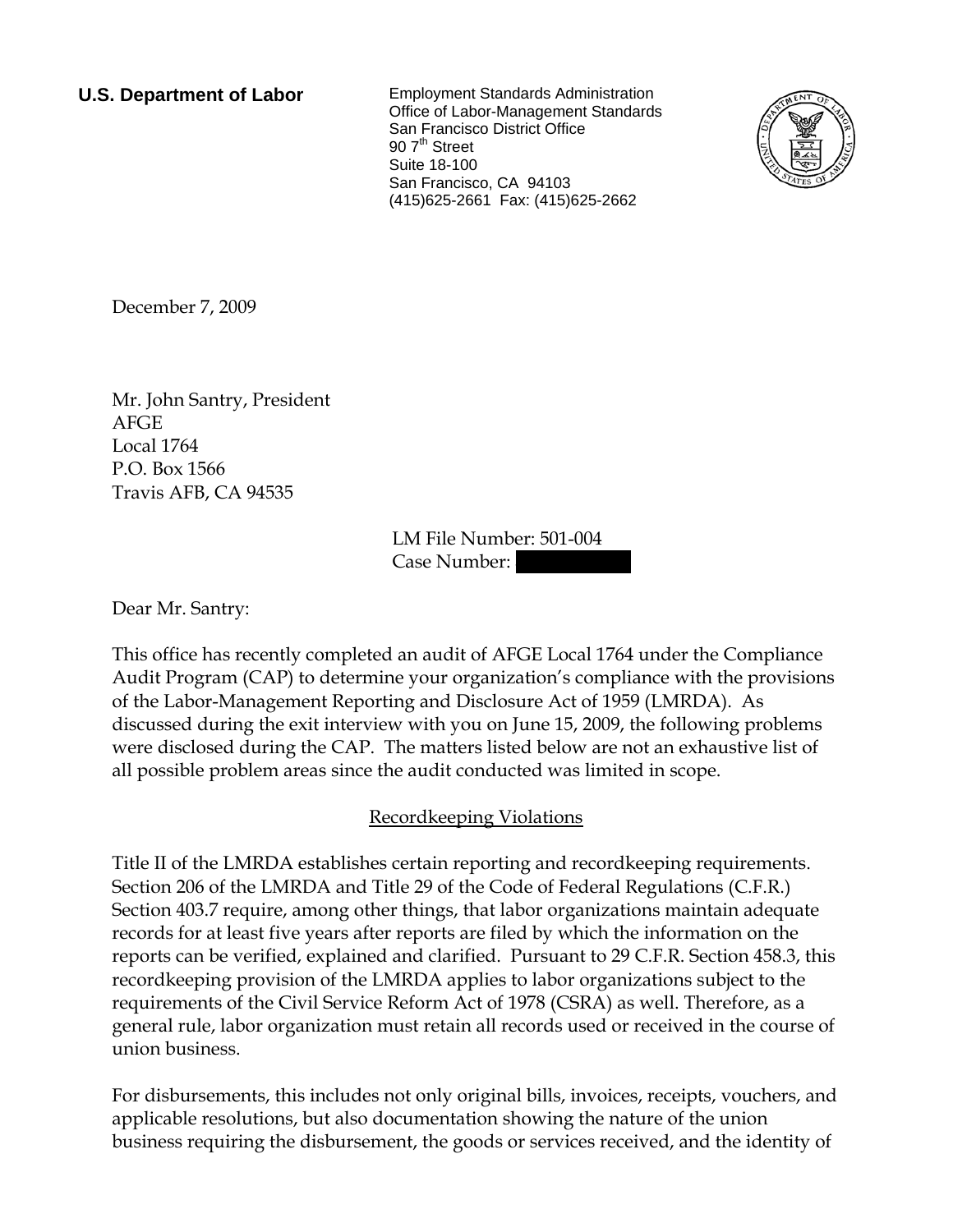Mr. John Santry December 7, 2009 Page 2 of 3

the recipient(s) of the goods or services. In most instances, this documentation requirement can be satisfied with a sufficiently descriptive expense receipt or invoice. If an expense receipt is not sufficiently descriptive, a union officer or employee should write a note on it providing the additional information. For money it receives, the labor organization must keep at least one record showing the date, amount, purpose, and source of that money. The labor organization must also retain bank records for all accounts.

The audit of Local 1764's 2008 records revealed the following recordkeeping violations:

Lack of Salary Authorization

Local 1764 did not maintain records to verify that the salary reported in Item 46 (Employees) of the LM-3 was the authorized amount for your administrative support employee and therefore was correctly reported. The union must keep a record, such as meeting minutes, to show the current salary authorized by the entity or individual in the union with the authority to establish salaries.

Based on your assurance that Local 1764 will retain adequate documentation in the future, OLMS will take no further enforcement action at this time regarding the above violation.

## Other Violations

Inadequate Bonding

Pursuant to 29 C.F.R. Section 458.35, officers and employees of any labor organization subject to the CSRA are required to be bonded in accordance with Section 502(a) of the LMRDA. This provision requires that union officers and employees be bonded for no less than 10% of the total funds those individuals or their predecessors handled during the preceding fiscal year. Officers and employees of Local 1764 are currently bonded for \$30,000; however, the local's contracted bookkeeper, Chris Raycraft, and her employees are not bonded.

Local 1764's current operating procedures have the contracted bookkeeper, Chris Raycraft, and her employees, maintaining the local's checks and making regular dues deposits into the local's bank account. Under these circumstances Chris Raycraft and her employees must also be appropriately bonded within the same statutory requirements as the local.